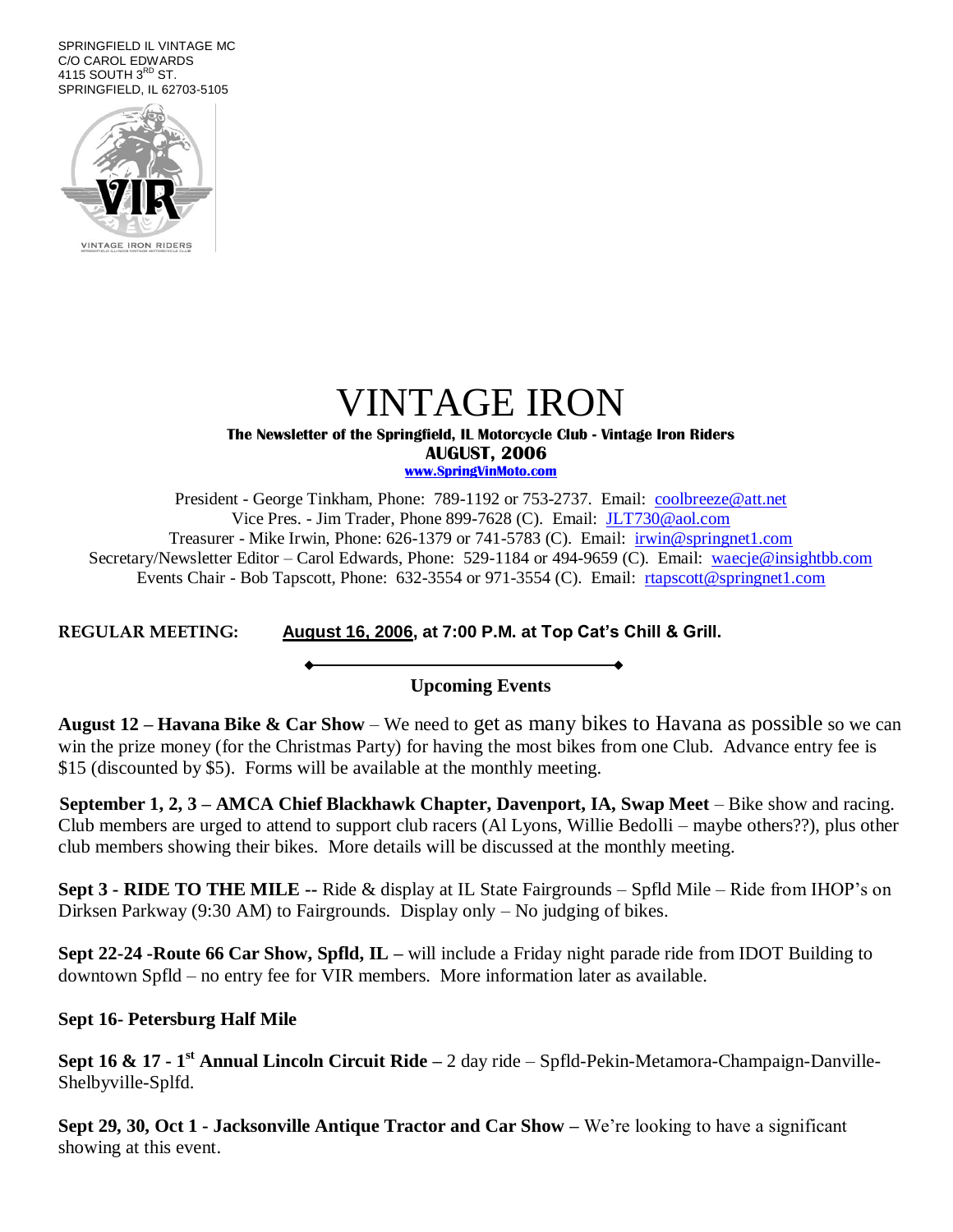### **Sept 30 - Petersburg Half Mile.**

For other motorcycle events, please see the attached list.

Please contact Mike Irwin if you would like to have your bike in **next year's calendar.**

Also, if you have a business and would like to put an ad in the calendar, or if you can solicit an ad for the calendar, please let Mike know that as well. The prices are \$5.00 for a square on any month's page, \$25 for a square on every month's page, and there may be space available at the bottom of December's page that will display every month. The price depends on the feasibility and cost of the printer formatting this space.

### **PRESIDENT'S PRATTLE**

How Are We Doing?

The club is almost 3 years old now, and we have seen significant changes as it evolved into today's "Vintage Iron Riders."

We have some annual events like:

- Gathering at Davenport for the Labor Day Weekend swap meet.
- Summer picnic.
- The "Run to Ron's" (October  $7<sup>th</sup>$  &  $8<sup>th</sup>$  this year).

We have:

- By-laws
- A club symbol
- And even a motto.
- We even have two names! Frankly, we may want to consider changing our official name (Springfield (Illinois) Vintage Motorcycle Club) to the name we commonly use – "Vintage Iron Riders."

Is there anything else we should consider doing differently? Are we having enough events, or too many? Are the meetings informal enough? Should we be a chapter of Antique Motorcycle Club of America? Are you getting the help from fellow members that you expected?

We may include a questionnaire in a future newsletter to promote more feedback on these questions and on any other areas of concern. Please do not be shy about what you think, but be kind. After all, we are all friends here.

**Want to be an officer? Please step up and volunteer to take over an officer position with the Club!**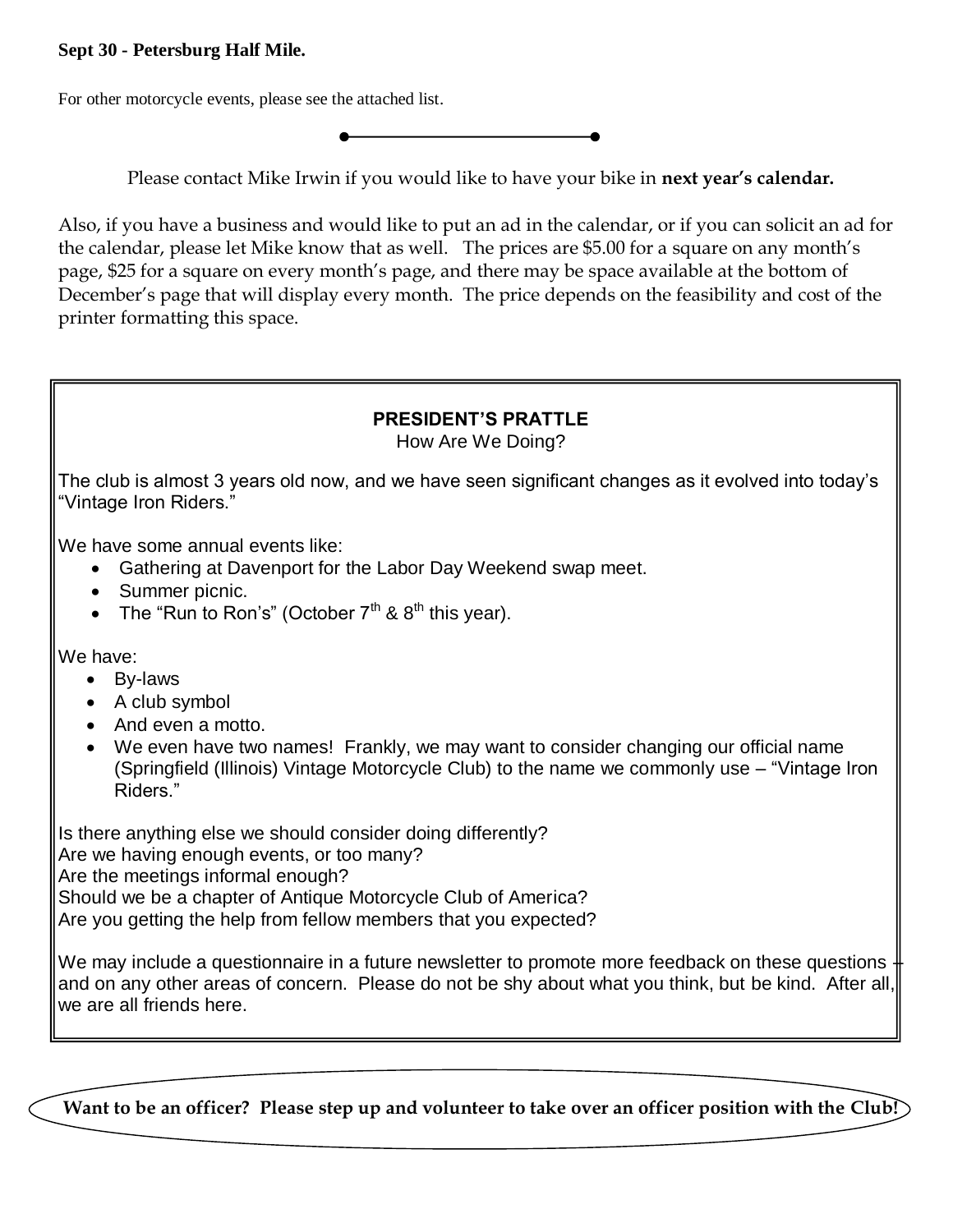#### **Note: Because of the storm and subsequent power outage the night of our regular meeting, Top Cat's closed and there was no meeting.**

### **Member News**

It appears our Anthony Jones tried to make a front fender ornament out of a Durango. It did not turn out very well. George visited him in Memorial Medical Center one morning. By afternoon, he had been released. Tony had some nasty bumps, scrapes, and cuts; but there seem to be no broken bones. His swelling and stitches may bother him for awhile, but at least he is walking away from this thing.

**FOR SALE: 1964 CA95 Honda Benley** (Baby Dream), 150 cc.; mileage 16,859; excellent compression; all original; very good seat. This bike has been stored for 25+ years; very restorable with Illinois title.

**Also, 1965 CA95 Benley parts bike**, 160 cc; excellent compression; missing parts but could be restored. Missouri salvage title. Both come with a rare Honda Shop Manual, Part #125.150; covers Models C, CS, and CB92, C95, and CA95. \$1,200.00 for both. Contact Dave Yost at 529-3391.

**"Vintage Visdom"**

If at first you DO succeed, try something harder.

## August, 2006

|                                                                |    | $\mathbf{1}$ | $\overline{2}$<br><b>Board</b><br>Meeting | 3  | $\overline{4}$                                                                           | 5                                  |
|----------------------------------------------------------------|----|--------------|-------------------------------------------|----|------------------------------------------------------------------------------------------|------------------------------------|
| 6                                                              | 7  | 8            | 9                                         | 10 | 11<br>IL St Fair<br><b>Starts</b><br>$(8/11-20)$                                         | 12<br>Havana<br>Car & Bike<br>Show |
| 13<br>Vintage Ride                                             | 14 | 15           | 16)<br>Regular<br>Meeting                 | 17 | 18                                                                                       | 19                                 |
| 20<br>Thrasherman's<br>Meeting<br>Pinckneyville<br>Fairgrounds | 21 | 22           | 23                                        | 24 | 25<br>1929 - Bert<br>LeVack, 129<br>mph on a JAP<br>powered<br><b>Brough</b><br>Superior | 26                                 |
| 27                                                             | 28 | 29           | 30                                        | 31 |                                                                                          |                                    |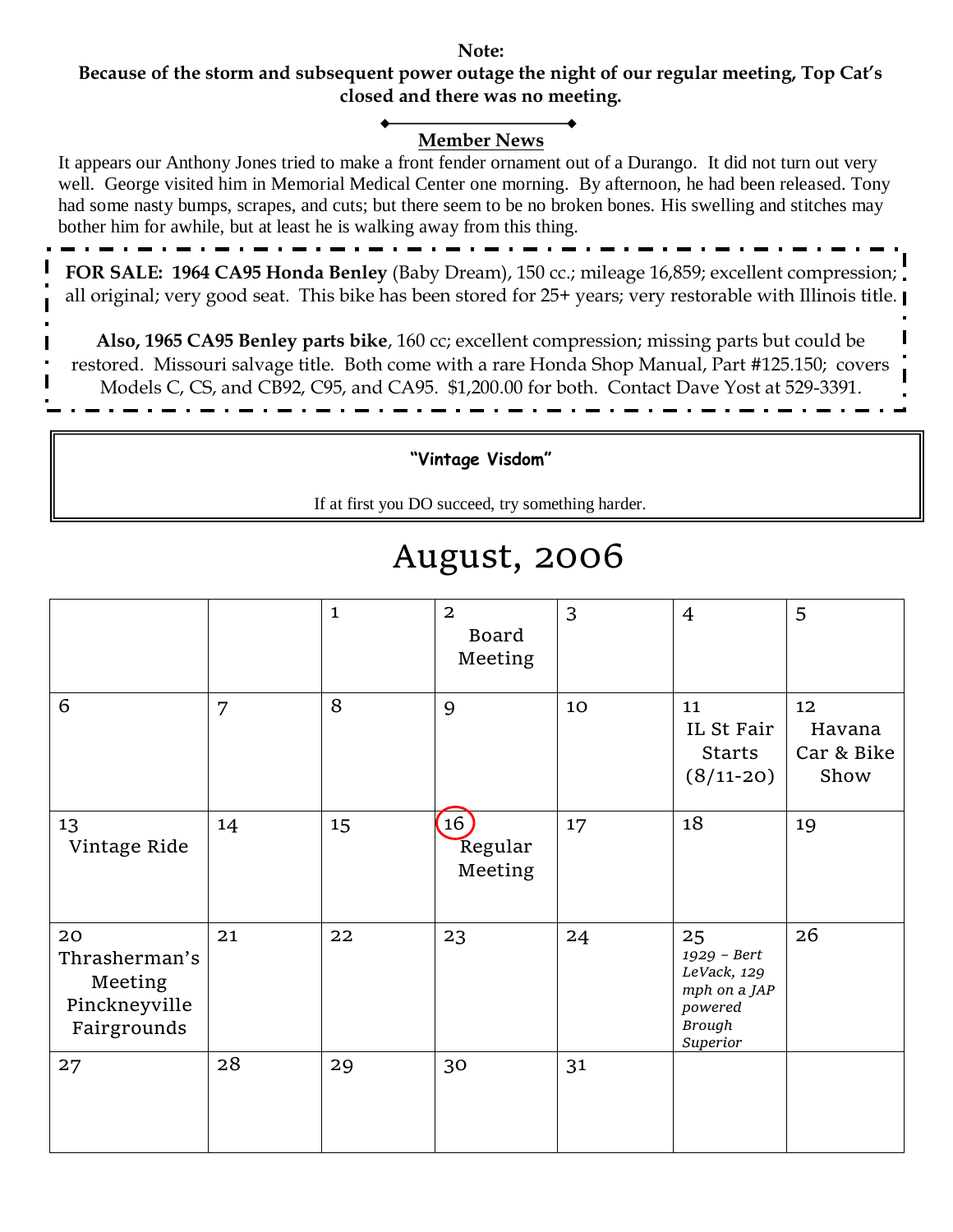# September, 2006

|                                                                 |                             |                                                                                                |                              |    | $\mathbf{1}$<br>Davenport<br>Swap Meet                          | $\overline{2}$<br>Davenport<br>Swap Meet                                        |
|-----------------------------------------------------------------|-----------------------------|------------------------------------------------------------------------------------------------|------------------------------|----|-----------------------------------------------------------------|---------------------------------------------------------------------------------|
| 3<br>Davenport<br>Swap Meet<br>Ride to Mile                     | $\overline{4}$<br>Labor Day | 5                                                                                              | 6<br><b>Board</b><br>Meeting | 7  | 8                                                               | 9                                                                               |
| 10<br>1913: Freddy<br>Dixon sets 106<br>mph record for<br>$H-D$ | 11                          | 12<br>1948: Dressed<br>in swim suit &<br>shoes, Rollie<br>Free hits 150<br>mph on a<br>Vincent | 13                           | 14 | 15                                                              | 16<br>Lincoln<br>Circuit Ride<br>P'burg $1/2$<br>Mile                           |
| 17<br>Lincoln<br>Circuit<br>Ride                                | 18                          | 19                                                                                             | 20<br>Regular<br>Meeting     | 21 | 22<br>Route 66<br>Car Show<br>Fall Begins                       | 23<br>Route 66<br>Car Show                                                      |
| 24<br>Route 66<br>Car Show                                      | 25                          | 26                                                                                             | 27                           | 28 | 29<br>Prairieland<br>Heritage<br>Museum<br>Show<br>Jacksonville | 30<br>Prairieland<br>Heritage<br>Museum<br>Show<br>P'burg $\frac{1}{2}$<br>Mile |
| Oct. 1<br>Prairieland<br>Heritage<br>Museum<br>Show             |                             |                                                                                                |                              |    |                                                                 |                                                                                 |

### **OTHER EVENTS**

**8/16** - Activities Meeting – 7:30pm at Country Club Saloon on old Rt. 36, Dawson. It's on the right side of the road when heading to Decatur (you can't miss it).

### RACING EVENTS

**8/12-13** - Taylorville Motorcross – at Southfork Dirt Riders Track on Rt. 104, 5mi. west of Taylorville.Sponsored by Southfork Dirt Riders

**8/20** - AMA GNC Dirt Track National TT/Singles – at Peoria MC Club in Peoria, IL